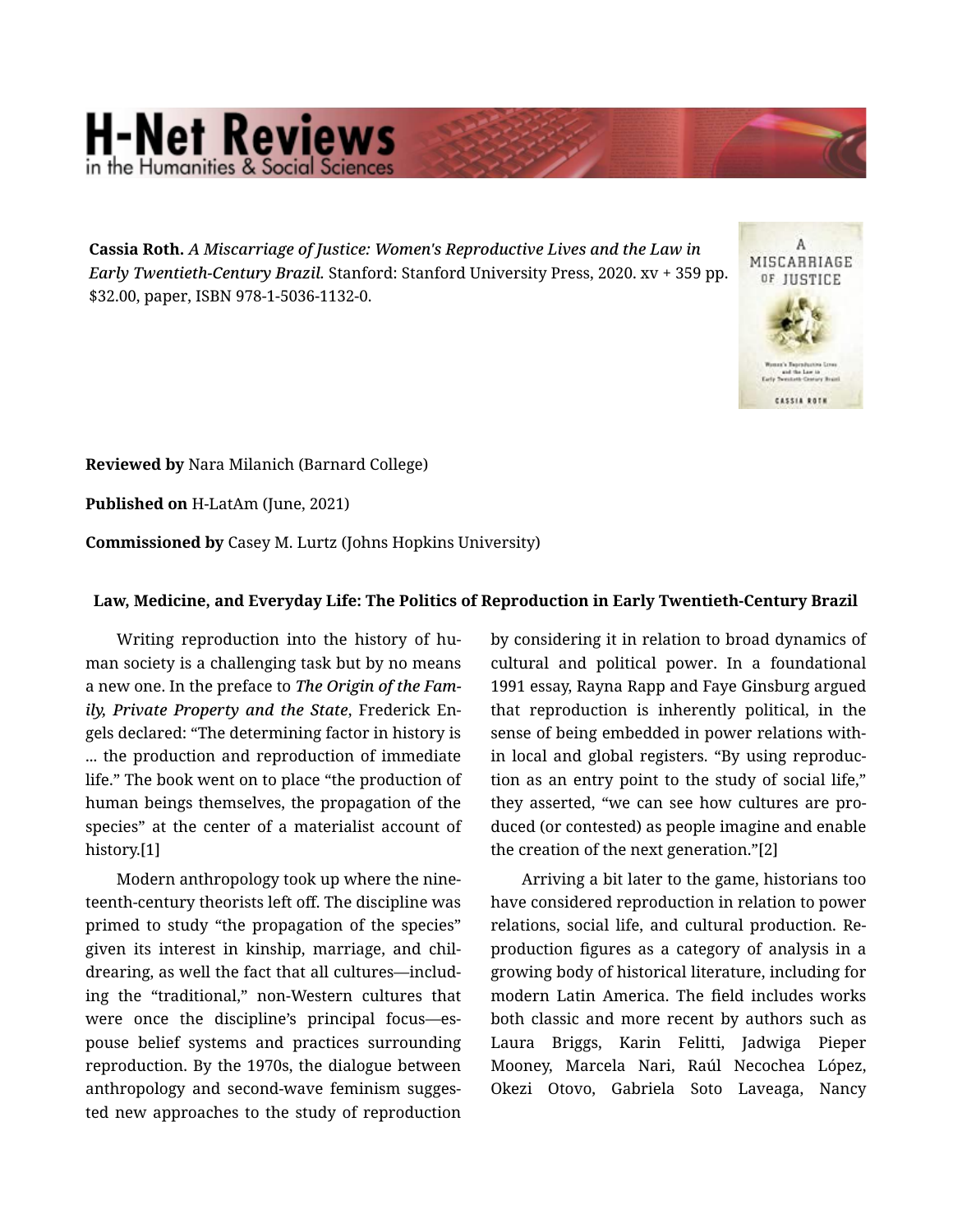Stepan, Alexandra Minna Stern, and María Soledad Zárate Campos, among others.[3]

Cassia Roth's lively and well-researched book, *A Miscarriage of Justice*, is a welcome addition to this literature. This exploration of the politics of reproduction in twentieth-century Rio de Janeiro operates on two levels. First, the author attends to the political, medical, and legal discourses and practices that constructed and, with varying de‐ grees of success, sought to regulate women's re‐ productive lives. Second, she pays careful atten‐ tion to the meanings and experiences of reproduc‐ tion for pregnant and parturient women them‐ selves, as well as for their families and communit‐ ies. Roth finds that reproductive events—preg‐ nancy, miscarriage, stillbirth, childbirth—were neither private nor solely of concern to women. Rather, such issues commanded attention at the highest levels of the Brazilian state and were sim‐ ultaneously of quotidian interest to poor and working-class cariocas themselves.

The book focuses on the first decades of the twentieth century, and the author contextualizes stories of intimate reproductive events within broader political, legal, and cultural transforma‐ tions. These include the end of slavery, the emer‐ gence of the republic, and, after 1930, Getúlio Var‐ gas's populism explicitly linking family and na‐ tion; the rise of a new, if always inadequate, ma‐ ternal-infant public health apparatus; processes of legal codification that expanded fetal rights as well as criminal responsibility for abortion and in‐ fanticide; and cultural transformations related to gender and sexuality, such as the emergence of the "modern woman," that global touchstone of patri‐ archal anxieties. Overall, the author convincingly argues for "the centrality of women's reproduc‐ tion to Brazil's expanding state apparatus and political agenda in the early twentieth century" (p. 4).

The mise-en-scène for this story is Rio de Janeiro, and the story that Roth tells is a quintes‐ sentially urban one. It is in the city that the public health apparatus was most developed, that police had the greatest reach, and that the tensions, sus‐ picions, and rivalries of poor tenement dwellers produced criminal denunciations against women accused of reproductive crimes. In fact, the aban‐ doned cadavers of fetuses and infants—at times evincing acts of violence, but more frequently simple attempts to avoid the bureaucracy and expense of burial—were a banal feature of urban public space in Rio, as in other late nineteenthand early twentieth-century Latin American cities. Reproductive events thus spilled out of homes and new maternity wards and into the canals, railroad tracks, and streets of the growing city. These small corpses also remind us of the centrality of death to the reproduction of life in an era when stillbirths, neonatal and infant mortality, and maternal mor‐ tality were common.

Combing the judicial archives in search of stories of women's lives, Roth turns up poignant details: the miscarriage associated with a domestic dispute over a cat; abortions provoked by probes fashioned from bundles of *couve* (collards—the typical accompaniment to feijoada). Stories from police investigations provide the reader with glimpses into the poor *cortiços* where gossip cir‐ culated and the cheek-to-jowl existence of the poor meant even intimate secrets were rarely safe from prying neighbors.

The stories in turn reveal wider social pat‐ terns. Roth finds, for example, that the workingclass women accused of abortion tended to have the social networks to seek out the clandestine procedure and the economic resources to pay for it. Infanticide, in contrast, was the quintessential crime of the poorest and most desperate, espe‐ cially young, illiterate, migrant women of color who worked as domestic servants. Meanwhile, the author finds, the persecution of alleged reproduct‐ ive crimes followed predictable prejudices of class and race—although the latter must typically be in‐ ferred, as Brazilian records tended to hew to raceblind language, if not practice.

2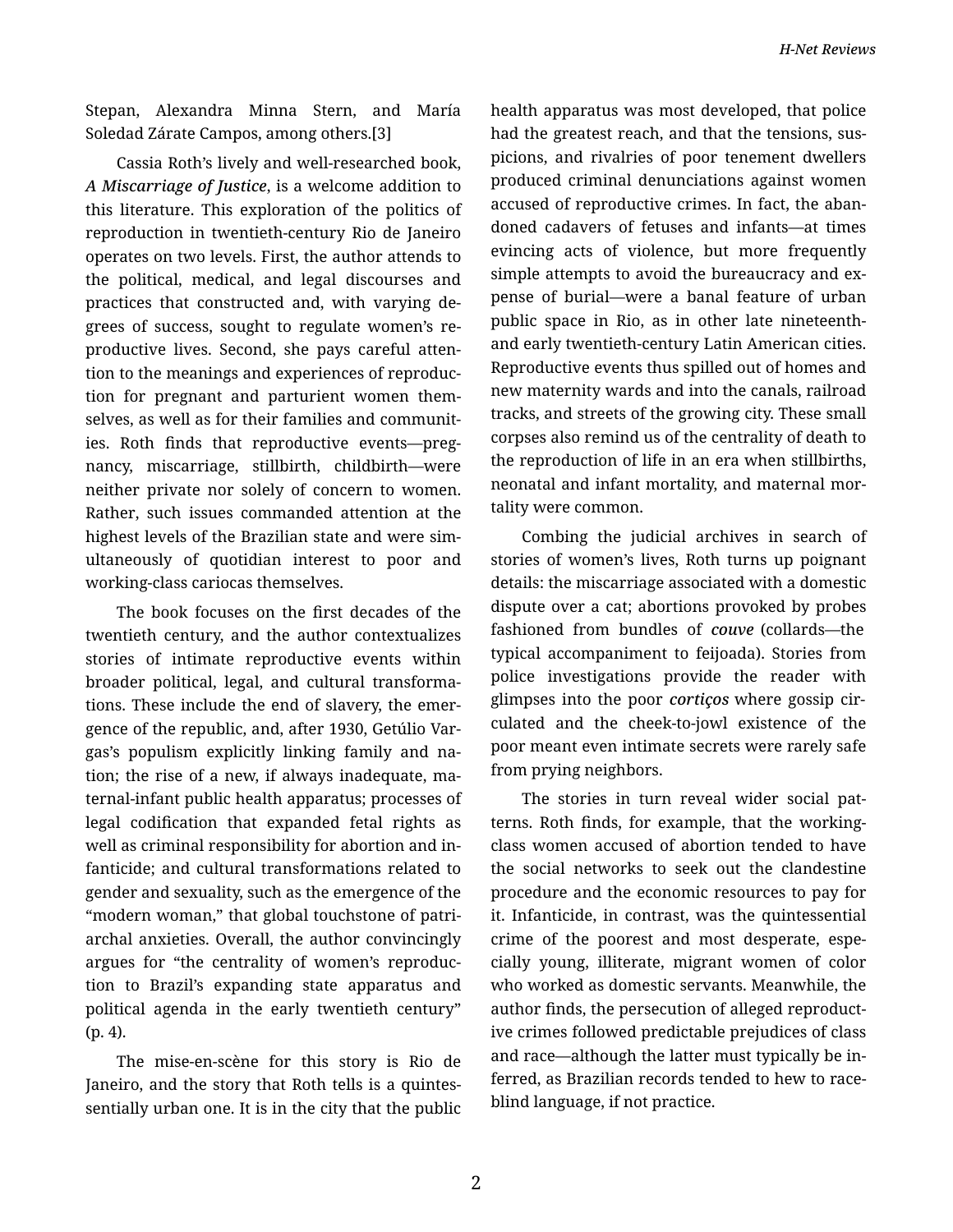The author seeks to write "a feminist history of reproduction that centers the lives and deaths of women," and she certainly does that (p. 4). Yet this is not a history of sorority and solidarity among pregnant and parturient women, their *companheiras*, *comadres*, and *parteiras*. Instead, it is striking how central men were to women's re‐ productive lives. The protagonists of this history include male doctors and jurists, of course, but also "distraught fathers," "anxious husbands," and "scurrilous lovers" (p. 165), as well as the male community members who served as witnesses to police investigations. Indeed, the testimony of men appears first in police records and was accor‐ ded greater investigatory weight.

One takeaway of the book is the centrality of law, specifically criminal law and local law enforcement, in the management and framing of re‐ production in early twentieth-century Rio. The municipal police in particular play an outsized role in the story because they mediated access to public hospitals and also served as coroners. Thanks to these administrative responsibilities, the police came into frequent contact with repro‐ ductive events. Yet these administrative tasks could all too easily become law enforcement oper‐ ations. When poor women sought admission to the hospital or requested permission to bury an infant, they could find themselves investigated for criminal abortion or infanticide.

The fact that the deaths of fetuses and infants —common occurrences in an era of high mortality —could so easily provoke criminal suspicion sug‐ gests not only that women's reproductive lives were targets of surveillance but that because preg‐ nancy and childbirth could never be decoupled from sexuality, they harbored intrinsic associations with immorality and wrongdoing. Repro‐ ductive events were not simply criminalized, in other words; for certain classes of women, repro‐ duction had *inherent* criminal potential. Mean‐ while, observers assumed that women accused of abortion and infanticide were motivated by an at‐ tempt to cover up illicit sexual behavior. Rarely did they recognize that poor, working women might seek out fertility control due to the material circumstances that made it impossible for them to raise all of the children that they conceived. Roth argues that such cultural ideas were espoused not just by medico-legal elites but also by workingclass Brazilians. Of course, it is a poignant irony that the association of reproduction with wrong‐ doing produced the archives that allowed the au‐ thor to reconstruct its quotidian expressions in such vivid detail.

Over time, a burgeoning public health system displaced policing, reflecting a broad shift in au‐ thority over reproduction from law to medical sci‐ ence. But as Roth notes in the book's conclusion, in contemporary Brazil, abortion remains both illeg‐ al and extremely common; astonishingly, almost one million abortions happen in the country an‐ nually (p. 216). The continuing criminalization of fertility control, and the hundreds of women who die as a result of these restrictions each year, make the history that Roth reconstructs deeply rel‐ evant down to the present.

## Notes

[1]. Friedrich Engels, "Preface to the First Edi‐ tion," *The Origin of the Family, Private Property and the State* (New York: Penguin Books, 1985), 35-36.

[2]. Faye Ginsburg and Rayna Rapp, "The Polit‐ ics of Reproduction," *Annual Review of Anthropo‐ logy* 20, no. 1 (1991): 311–43; 312.

[3]. Laura Briggs, *Reproducing Empire: Race, Sex, Science, and U.S. Imperialism in Puerto Rico* (Berkeley: University of California Press, 2003); Karina Felitti, *La revolución de la píldora: sexual‐ idad y política en los sesenta* (Caracas: Edhasa, 2012); Jadwiga Pieper Mooney, *The Politics of Motherhood: Maternity and Women's Rights in Twentieth-Century Chile* (Pittsburgh: University of Pittsburgh Press, 2009); Marcela Nari, *Políticas de maternidad y maternalismo político: Buenos Aires, 1890-1940* (Buenos Aires: Biblos, 2004); Raúl